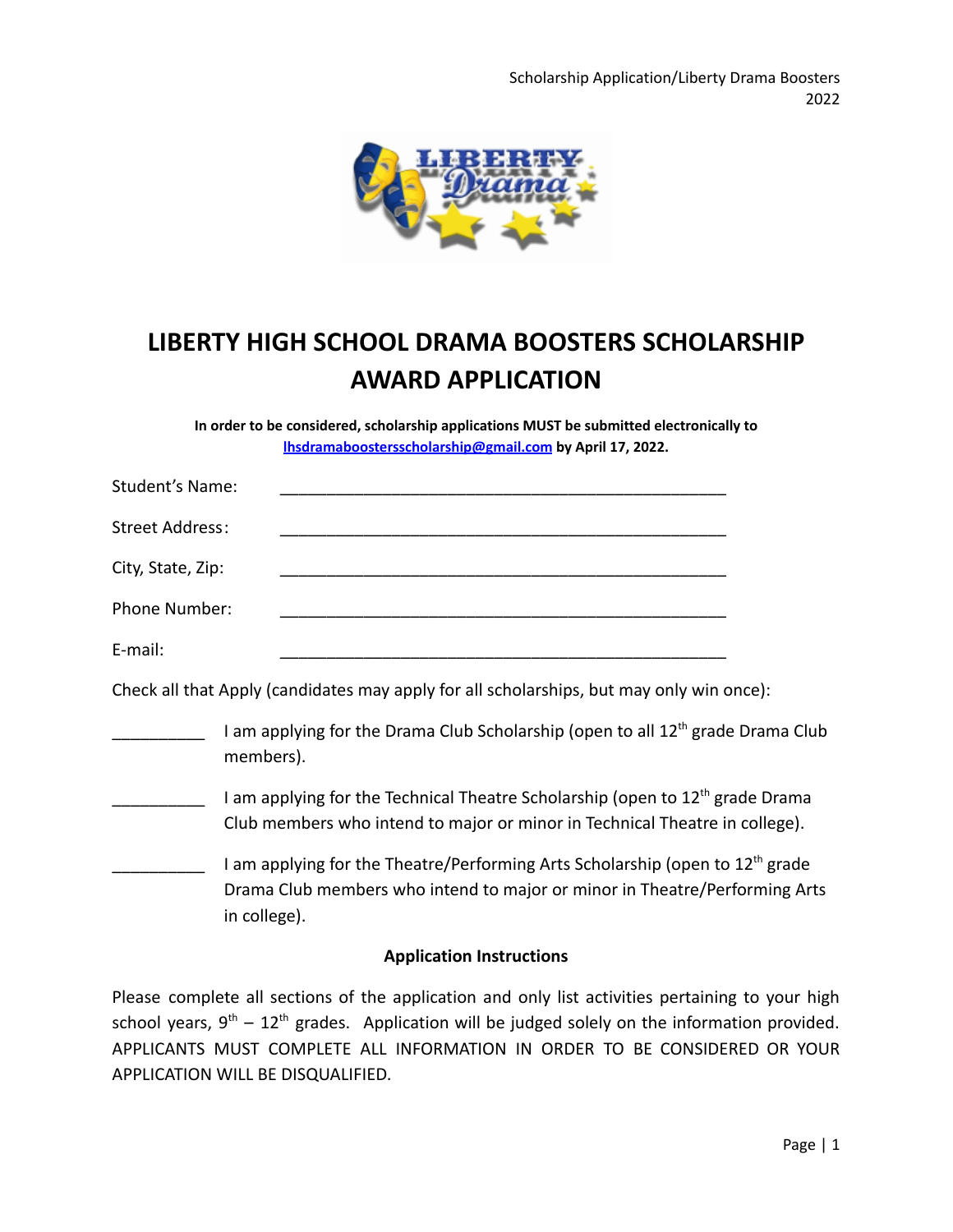### **Grade Point Average Requirement**

Unweighted GPA (3.0 unweighted minimum requirement)

*Please include a copy of your unofficial transcript to validate your unweighted GPA.*

## **International Thespian Society Status (10%)**

International Thespian Society points earned

Please include a copy of your ITS point validation letter from the ITS Board with your application. If your *status will change after the scholarship deadline, please have Mrs. Dickstein or Mrs. Hamilton initial your application that you will be in a higher status.*

## **School Productions (30%)**

On this form, please list all drama productions in which you have participated during your  $9<sup>th</sup> - 12<sup>th</sup>$  grade years at Liberty High School. Please list the positions you held in each production – Performer and/or Techie.

|                        | <b>Fall Production</b> | <b>Position in</b><br><b>Production</b> | <b>Spring Production</b> | <b>Position in</b><br><b>Production</b> |
|------------------------|------------------------|-----------------------------------------|--------------------------|-----------------------------------------|
| <b>Example</b>         | The Crucible           | Performer<br><b>Techie</b>              | South Pacific            | <b>Techie</b>                           |
| $9TH$ Grade            |                        |                                         |                          |                                         |
| 10TH Grade             |                        |                                         |                          |                                         |
| 11 <sup>TH</sup> Grade |                        |                                         |                          |                                         |
| 12TH Grade             |                        |                                         |                          |                                         |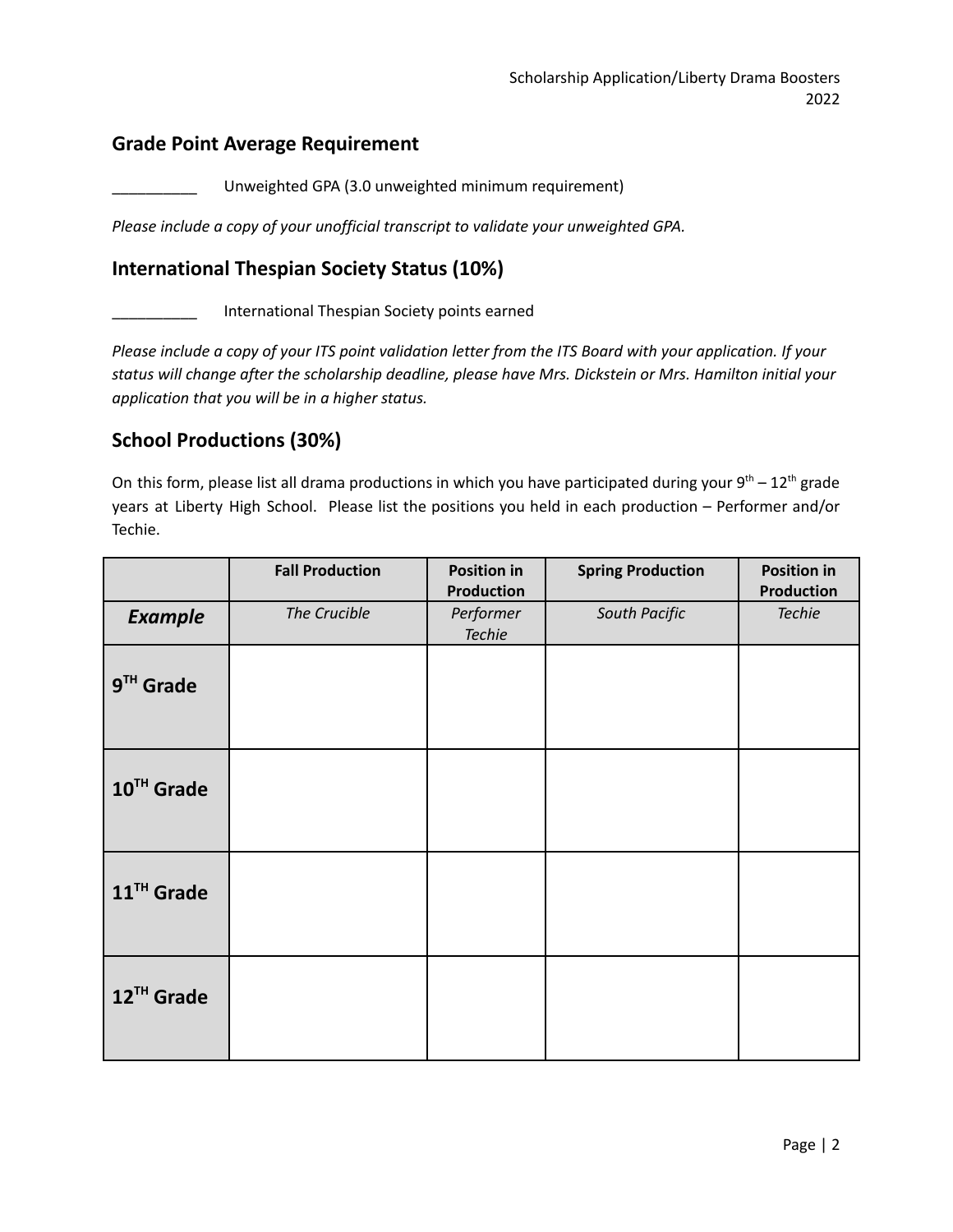## **Drama Related Activities and/or Recognitions other than LHS Productions (20%)**

List and describe all theatre arts activities and/or recognitions other than LHS drama productions in which you have participated. These activities may include, but are not limited to, drama department fundraisers, church- or community-related performances/productions, performing arts lessons, master classes, workshops, any technical/stage crew support for school assemblies/programs. Remember only list high school years  $(9<sup>th</sup> - 12<sup>th</sup>$  grades).

| <b>Activity</b>    | Year/Director    | Role in Production and time commitment<br>to each activity |  |
|--------------------|------------------|------------------------------------------------------------|--|
| <b>SAMPLE</b>      | <b>SAMPLE</b>    | <b>SAMPLE</b>                                              |  |
| $L$ HS - show name | <b>Fall 2022</b> | Performer, 3 months for rehearsals, 2 weekends for         |  |
|                    | Dickstein        | productions                                                |  |
|                    |                  |                                                            |  |
|                    |                  |                                                            |  |
|                    |                  |                                                            |  |
|                    |                  |                                                            |  |
|                    |                  |                                                            |  |
|                    |                  |                                                            |  |
|                    |                  |                                                            |  |
|                    |                  |                                                            |  |
|                    |                  |                                                            |  |
|                    |                  |                                                            |  |
|                    |                  |                                                            |  |
|                    |                  |                                                            |  |
|                    |                  |                                                            |  |
|                    |                  |                                                            |  |
|                    |                  |                                                            |  |
|                    |                  |                                                            |  |
|                    |                  |                                                            |  |
|                    |                  |                                                            |  |
|                    |                  |                                                            |  |
|                    |                  |                                                            |  |
|                    |                  |                                                            |  |
|                    |                  |                                                            |  |
|                    |                  |                                                            |  |
|                    |                  |                                                            |  |
|                    |                  |                                                            |  |
|                    |                  |                                                            |  |

If additional space is needed, please attach a separate sheet.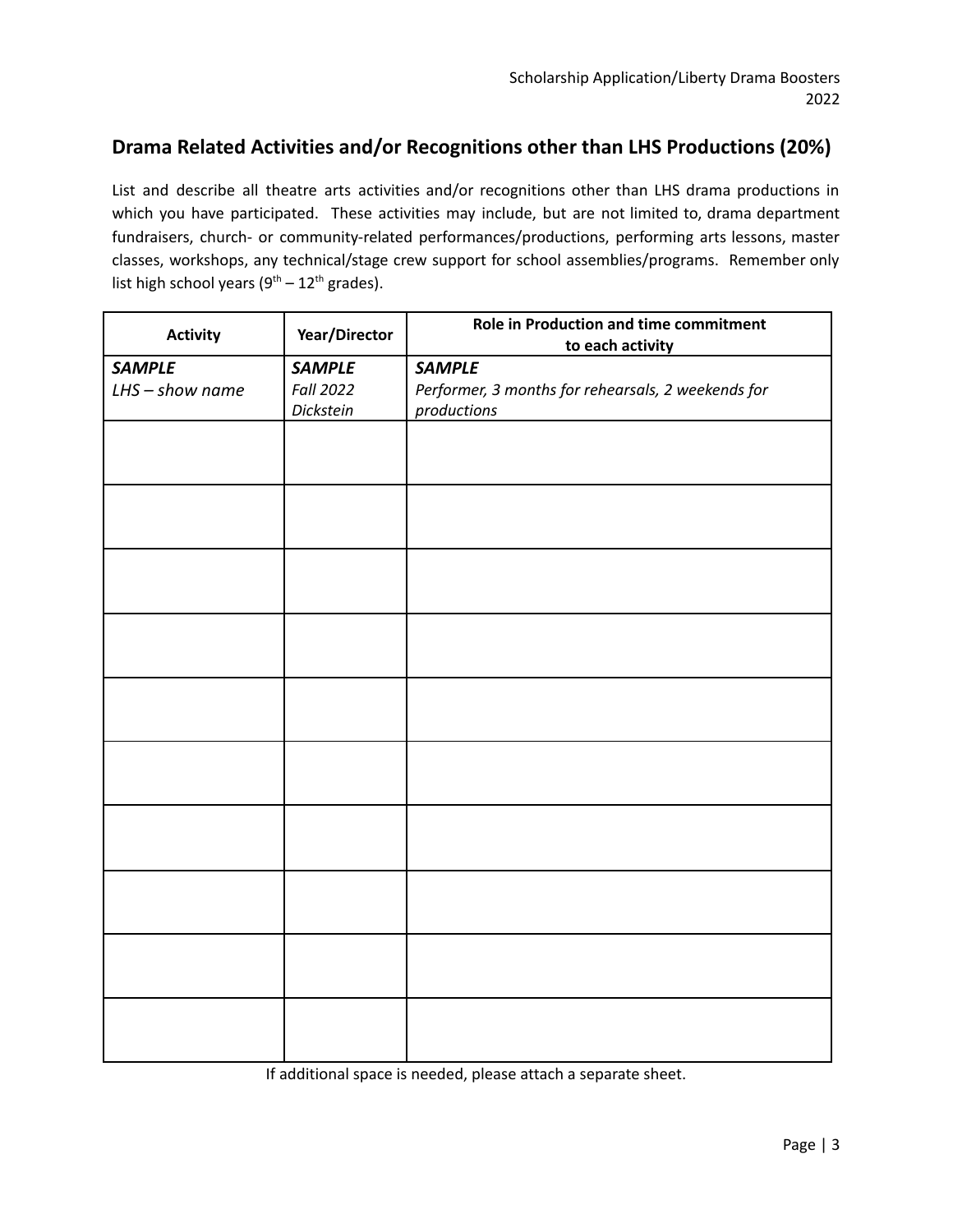## **Drama Department Leadership Positions While at LHS (15%)**

| <b>SAMPLE</b> | <b>SAMPLE</b>                                     |
|---------------|---------------------------------------------------|
| Freshman      | No leadership opportunities available to Freshmen |
| Sophomore     | <b>ITS Board</b>                                  |
| Junior        | Design Team Leads or Assistant Leads              |
| Senior        | Drama Club Board                                  |

| Freshman      |  |
|---------------|--|
| Sophomore     |  |
| Junior        |  |
| <b>Senior</b> |  |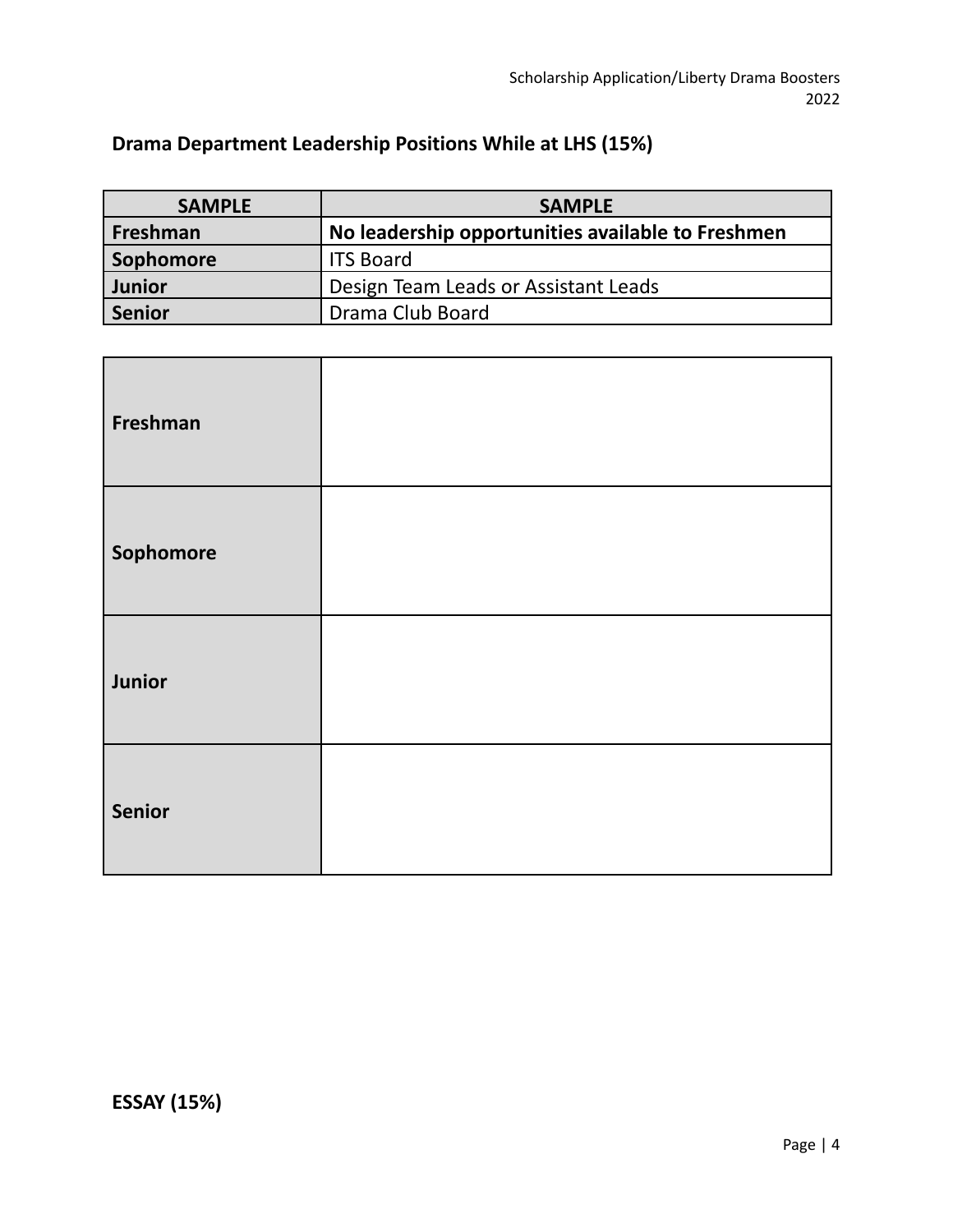(Please specify at the top of your essay the scholarship for which you are applying.)

**Drama Club Scholarship**: Please tell us why you feel that you should be chosen to receive this Drama Club Scholarship. How have the skills you have developed as a part of Liberty High School Drama prepared you for the future?

**Theatre/Performing Arts Scholarship:** Please tell us why you feel that you should be chosen to receive this Theatre/Performing Arts Scholarship. How has being a part of Liberty High School Drama influenced your future career goals? How did performing for Liberty Drama help you decide to major or minor in this area in college?

**Technical Theatre Scholarship:** Please tell us why you feel that you should be chosen to receive this Technical Theater scholarship. How has being a part of Liberty High School Drama influenced your future career goals? How did your drama and/or technical theater experiences help you decide to major or minor in this area?

#### **Rubric:**

Reviewers will evaluate how well you answered each element of the essay prompt, using a 3 point scale for each section,  $1 =$  poor and  $3 =$  excellent for each of the following questions:

- 1. How well did the student explain why they felt they should receive this award?
- 2. How well did the student describe what they accomplished and how they benefited from the Drama Department?
- 3. How well did the student describe what contributions they made to the Drama Department?
- 4. How well did the student describe how their involvement has helped them grow in other areas?
- 5. What is your overall opinion of the essay?

#### \***Remember that this is not a time for modesty!**

**(Attach one typed page, double-spaced, Times New Roman, 12 point size)**

## **Personal Character Reference (10%)**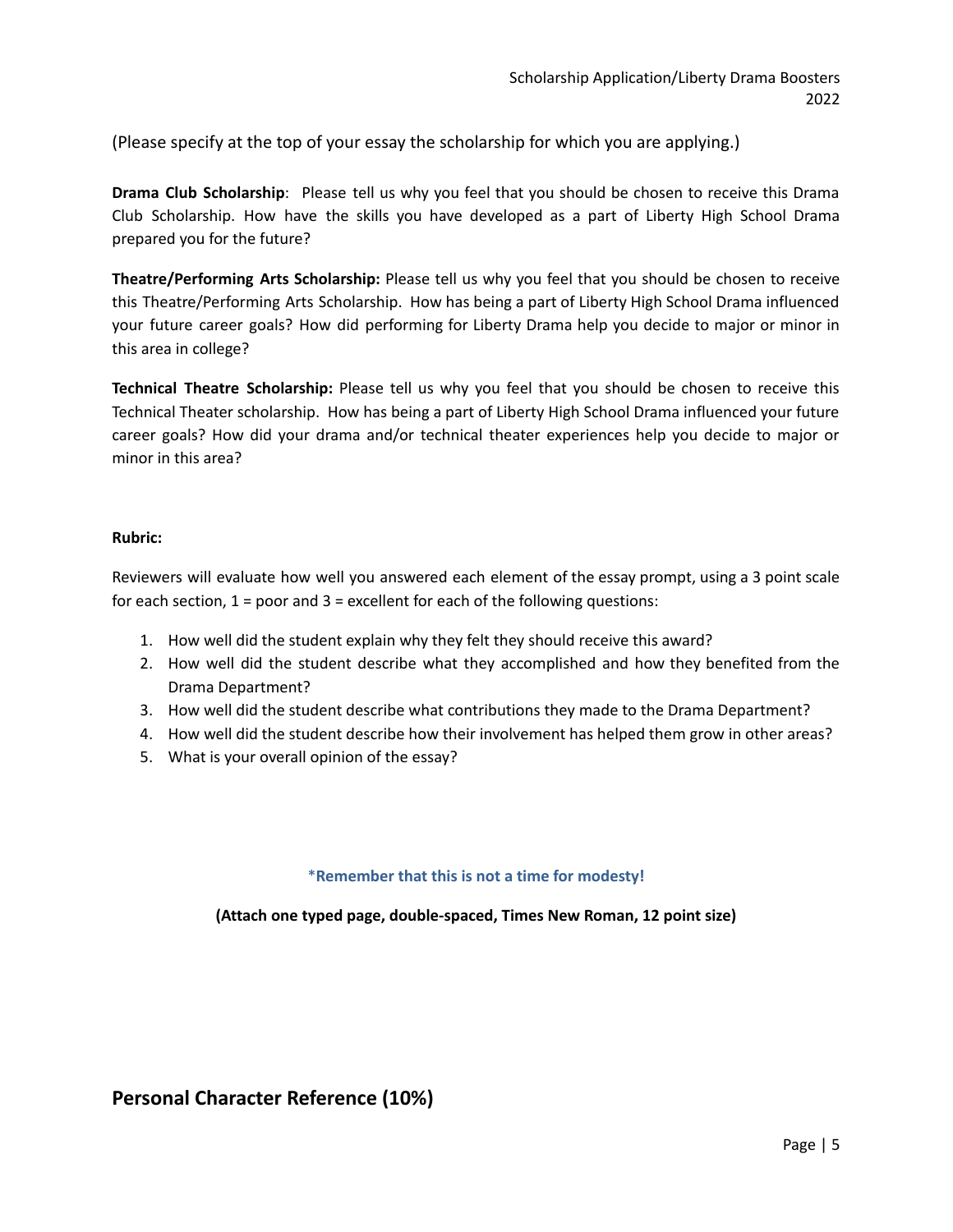As a final addition to your application, you are required to obtain two character references. These references should include:

- 1. Mrs. Dickstein
- 2. LHS faculty member or other theatre practitioner with whom you have worked

The Personal Character Reference form is available on the LHS Drama web site and the link can be sent directly to those individuals for them to complete when you send them a request for the reference. Please remind these individuals to return the completed form directly to Liberty Drama Booster-Scholarship *[lhsdramaboostersscholarship@gmail.com](mailto:lhsdramaboostersscholarship@gmail.com)* no later than April 18, 2021.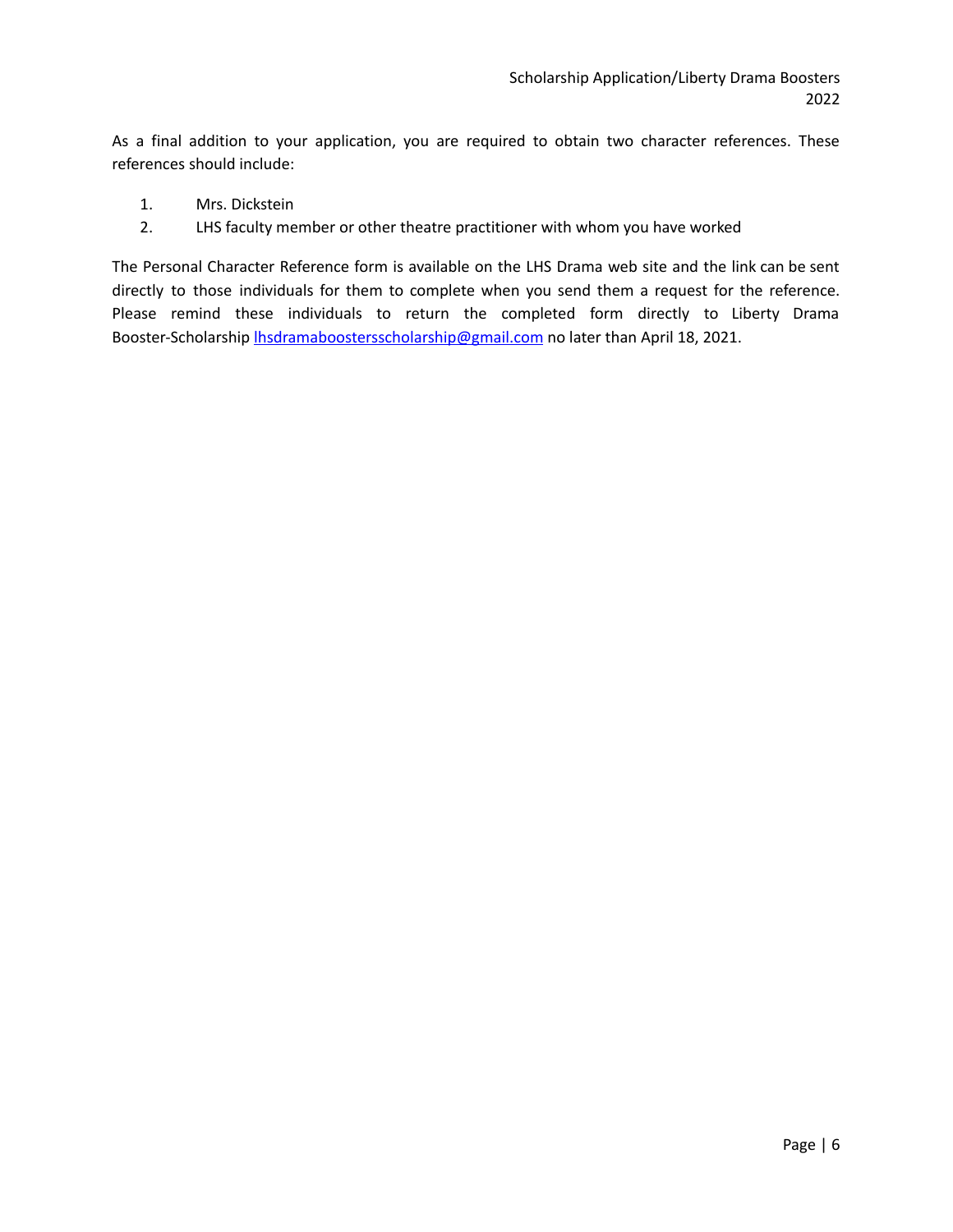

## **Character Reference Evaluation Sheet LIBERTY HIGH SCHOOL DRAMA BOOSTERS SCHOLARSHIPAWARD APPLICATION:**

The student that has requested you to complete this form is applying for a LHS Drama Booster Scholarship. As part of the application process, please complete the following evaluation, ranking the individual from 1 (lowest) to 5 (highest) in each of the eight criteria below. Any comments or input that you may wish to provide will also be helpful to the committee in choosing the award recipient. Please complete and return this form to our email ([LHSDramaBoostersScholarship@gmail.com\)](mailto:LHSDramaBoostersScholarship@gmail.com) no later than **April 17, 2022.**

Applicant Name: \_\_\_\_\_\_\_\_\_\_\_\_\_\_\_\_\_\_\_\_\_\_\_\_\_\_\_\_\_\_\_\_\_\_\_\_\_\_\_\_\_\_\_\_\_\_\_\_\_\_\_\_\_\_\_\_\_\_\_\_\_\_

Your name and how you know the applicant:

The above candidate is an applicant for the annual Drama Booster Scholarship award.

| Attitude       | $\mathbf{1}$ | $\overline{2}$ | 3              | $\overline{4}$ | 5 |
|----------------|--------------|----------------|----------------|----------------|---|
| Commitment     | $\mathbf{1}$ | $\overline{2}$ | 3              | $\overline{4}$ | 5 |
| Cooperation    | $\mathbf{1}$ | $\overline{2}$ | $\overline{3}$ | $\overline{4}$ | 5 |
| Responsibility | $\mathbf{1}$ | $\overline{2}$ | $\overline{3}$ | $\overline{4}$ | 5 |
| Dependability  | $\mathbf{1}$ | $\overline{2}$ | 3              | $\overline{4}$ | 5 |
| Enthusiasm     | $\mathbf{1}$ | $\overline{2}$ | $\overline{3}$ | $\overline{4}$ | 5 |
| Leadership     | $\mathbf{1}$ | $\overline{2}$ | 3              | $\overline{4}$ | 5 |
| Initiative     | $\mathbf{1}$ | $\overline{2}$ | 3              | $\overline{4}$ | 5 |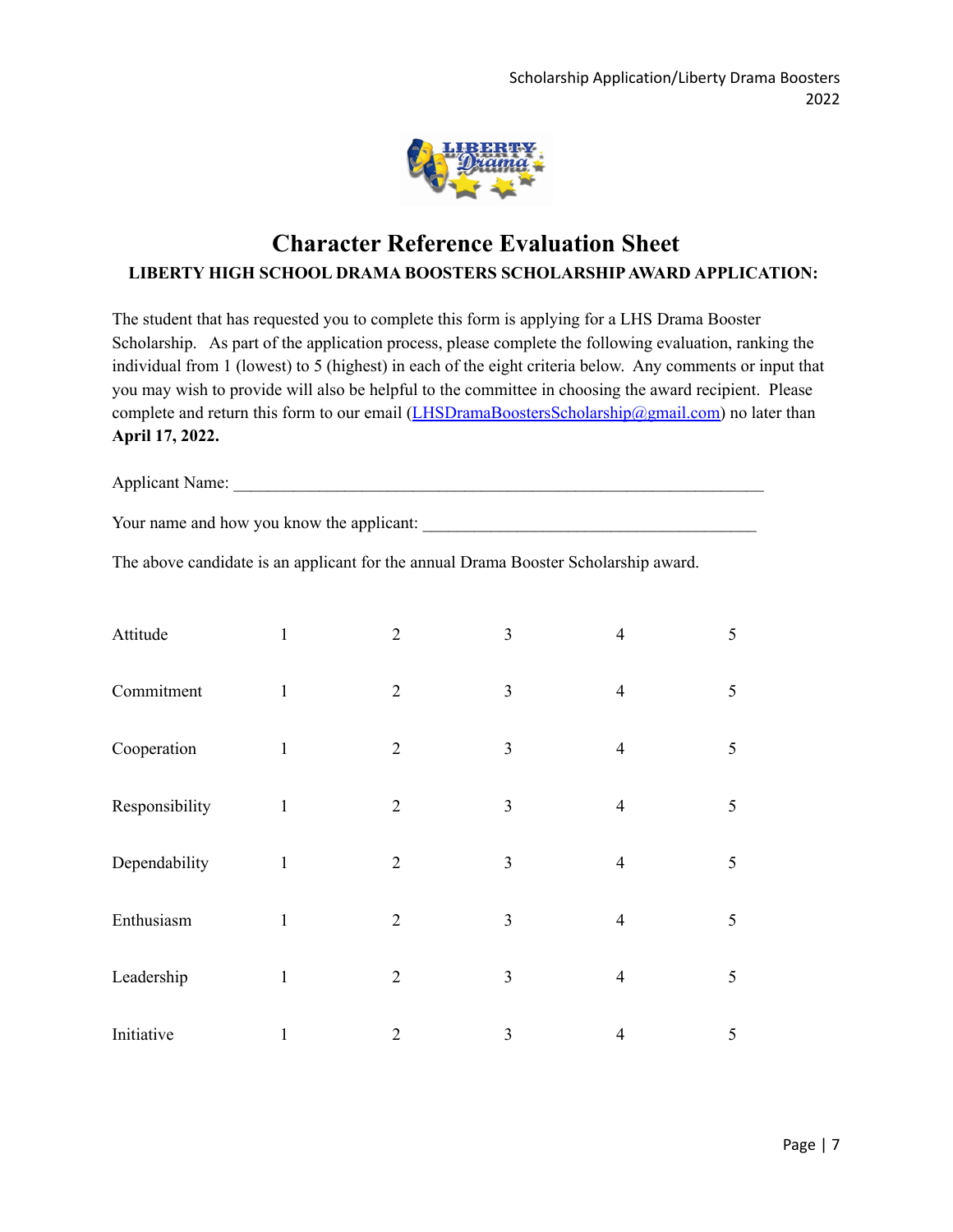Additional Comments:



## **Application Scoring Sheet**

### **LIBERTY HIGH SCHOOL DRAMA BOOSTERS SCHOLARSHIPAWARD APPLICATION:**

**Applicant Name: \_\_\_\_\_\_\_\_\_\_\_\_\_\_\_\_\_\_\_\_\_\_\_\_\_\_\_\_\_\_\_\_\_\_\_\_\_\_\_\_\_\_\_\_\_\_\_\_\_\_ Total Points Earned: \_\_\_\_\_\_\_\_\_\_\_\_\_\_\_\_\_\_\_\_\_\_\_\_\_\_\_\_\_\_\_\_\_\_\_\_\_\_\_\_\_\_\_\_\_\_\_\_\_\_**

**Type of Scholarship (circle one):**

Drama Club Technical Theatre Theatre/Performing Arts

| <b>Application Section</b>                                                                                                                                                                                                                                     | <b>Total Points Earned</b> | <b>Total Points Possible</b> |
|----------------------------------------------------------------------------------------------------------------------------------------------------------------------------------------------------------------------------------------------------------------|----------------------------|------------------------------|
| <b>International Thespian Society Status</b><br>Thespian $-3$ Points<br>National Honor Thespian - 5 Points<br>International Honor Thespian - 10 Points                                                                                                         |                            | 10                           |
| <b>School Productions</b><br>3 Points per mainstage production<br>$\bullet$<br>6 Bonus points if the student participated<br>$\bullet$<br>in all eight mainstage productions during<br>their time at LHS                                                       |                            | 30                           |
| <b>Drama Related Activities and/or Recognitions</b><br>other that LHS Productions<br>This section requires holistic grading. The<br>$\bullet$<br>committee will review this section<br>together to determine how many points<br>each applicant will be awarded |                            | 20                           |
| <b>Drama Department Leadership Positions</b><br>Leadership 1 year - 5 Points<br>Leadership 2 years $-10$ points                                                                                                                                                |                            | 15                           |